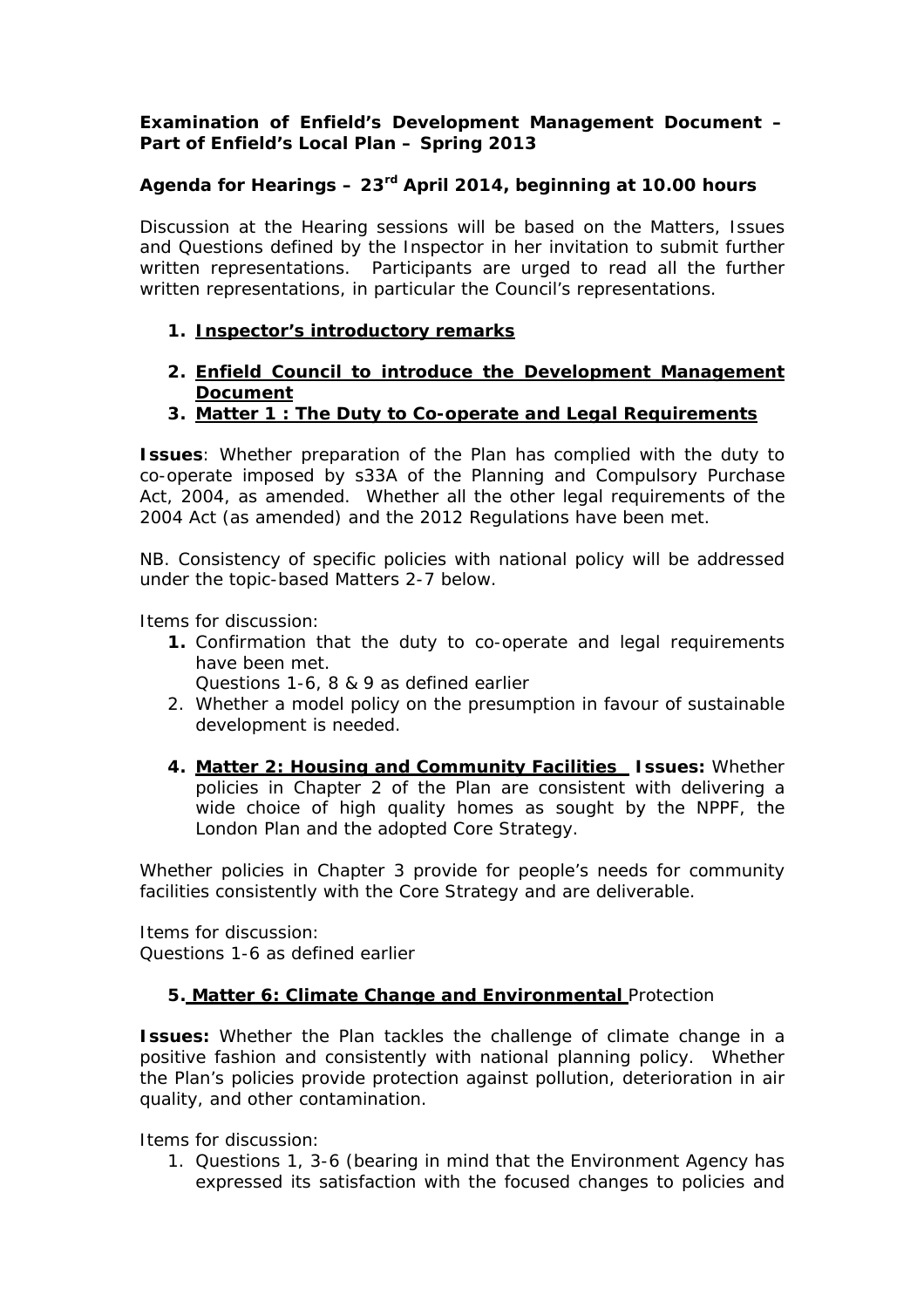Thames Water has reached agreement with the Council on additional changes)

2. Policy DMD55

### **6. Matter 7: Green Infrastructure and Green Belt**

**Issues:** Whether Chapter 10 of the Plan is consistent with conserving and enhancing the natural environment including waterways and biodiversity, and with protecting and improving open space provision. Whether Chapter 11 protects the Green Belt in line with the NPPF.

Items for discussion: Questions 1-6 & 9; and Policy DMD86 **–** 

#### **7. Matter 3: Enfield's Economy, Town Centres and Shopping**

**Issue:** Whether the policies in Chapters 4-6 are consistent with the NPPF's goal for a strong, competitive economy, encouraging and not acting as an impediment to sustainable growth, and with ensuring the vitality of town centres.

Items for discussion:

1. Questions 4 and 7

2. Questions 1,3,5 6 and 8 – whether the focused changes overcome earlier objections to these policies

3. Policy DMD28 and Trent Park Golf Club –

NB. The aim is to conclude this day's hearings around 5pm. If this is not possible, Matter 3 will be deferred to Thursday 24<sup>th</sup> April and considered before Matters 4 and 5.